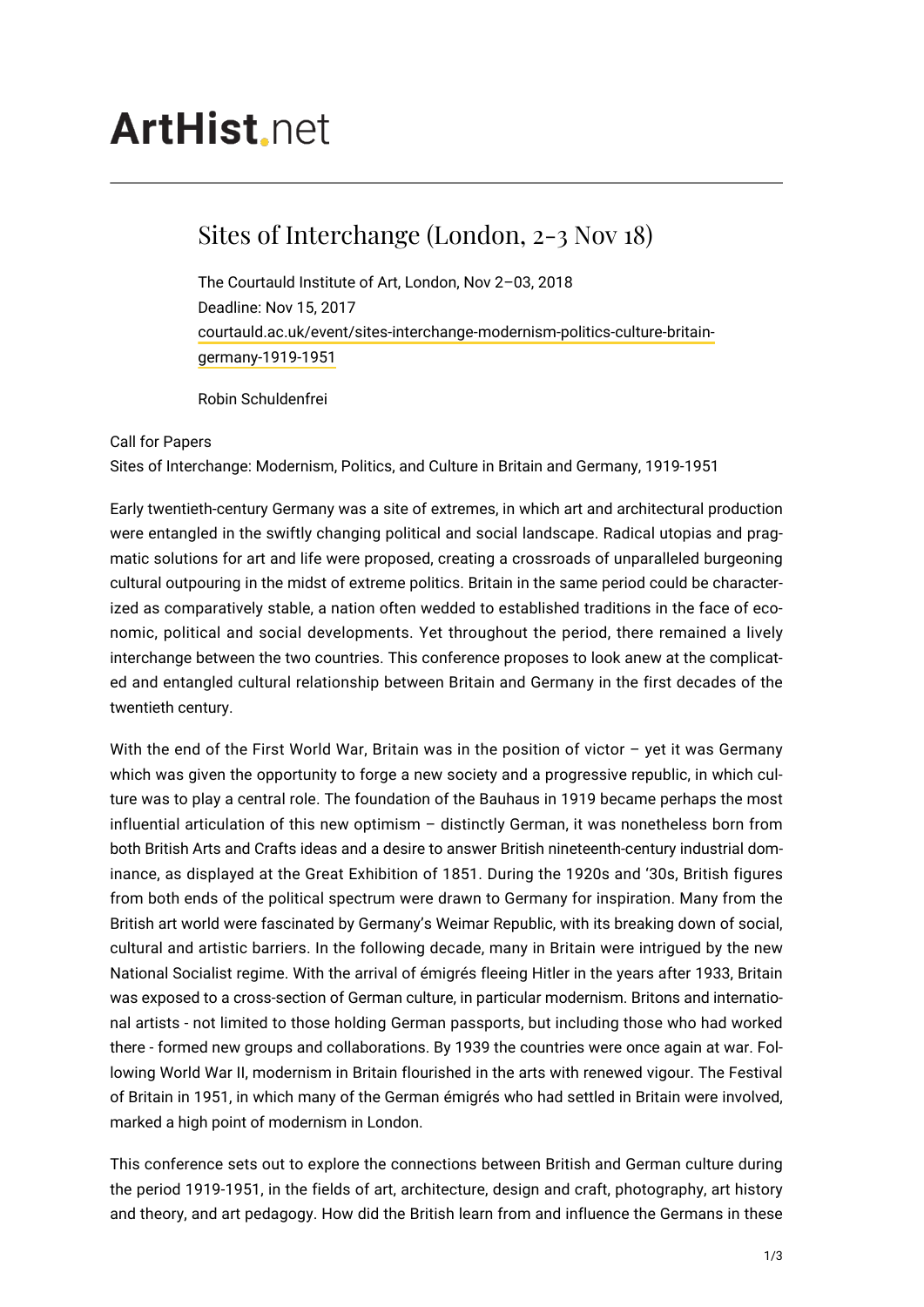areas? How did the Germans learn from and influence the British? And what is the significance of these cultural connections today? We solicit 20-minute papers from scholars and museum professionals (at any stage of their careers) that set out to explore these questions.

Topics for proposed papers may include but are not limited to:

- The influence of British ideas in the culture of the Weimar Republic, and the extent to which Weimar ideas reached Britain

- Displacement of German artists, architects, designers, photographers to Britain after 1933, and the significance of time spent in Britain (including German émigrés who later emigrated elsewhere)

- The cultural impact of émigrés from National Socialism in Britain

- British official and individual responses to National Socialist cultural policy in the period 1933-1945, and attitudes towards British culture in National Socialist Germany

- The impact of Germany on post-war British culture

- The impact of Britain on post-war German culture, particularly in areas under British occupation

- German practitioners who studied, travelled or worked in Britain, or who drew influence from the country, and vice versa

- The impact of the German experience on a subsequent British work of art, building, or object, and vice versa

- Displays of German culture in Britain, and vice versa (governmental, museum, commercial, private)

- Collectors, patrons and supporters of German culture in Britain, and vice versa

- The awareness and impact of German cultural theory in Britain, and vice versa
- Perception of German culture in Britain, and vice versa

- The prevalence of ideas of "shared cultural heritage"

The conference will take place at the Courtauld Institute of Art, London, on Friday 2 November and Saturday 3 November 2018.

Submissions are to be made by midnight GMT, Wednesday 15 November 2017, by email with the subject line "Sites of Interchange" to both of the organisers: Dr Robin Schuldenfrei (robin.schuldenfrei@courtauld.ac.uk) and Dr Lucy Wasensteiner (lucy.wasensteiner@courtauld.ac.uk). Please combine in a single PDF file:

- A proposed title and abstract (max. 400 words) for a 20-minute paper

- A current CV

The conference is being organised on the occasion of the exhibition London 1938: A Statement for Modern German Art / London 1938: Ein Statement für die deutsche Kunst which will take place at the Wiener Library in London from 13 June to 31 August 2018 and at the Liebermann-Villa am Wannsee in Berlin from 7 October 2018 to 14 January 2019.

Funds will be available towards travel and hotel costs. The accepted papers may be considered for publication in a forthcoming edited volume.

Supported by the German Federal Cultural Foundation.